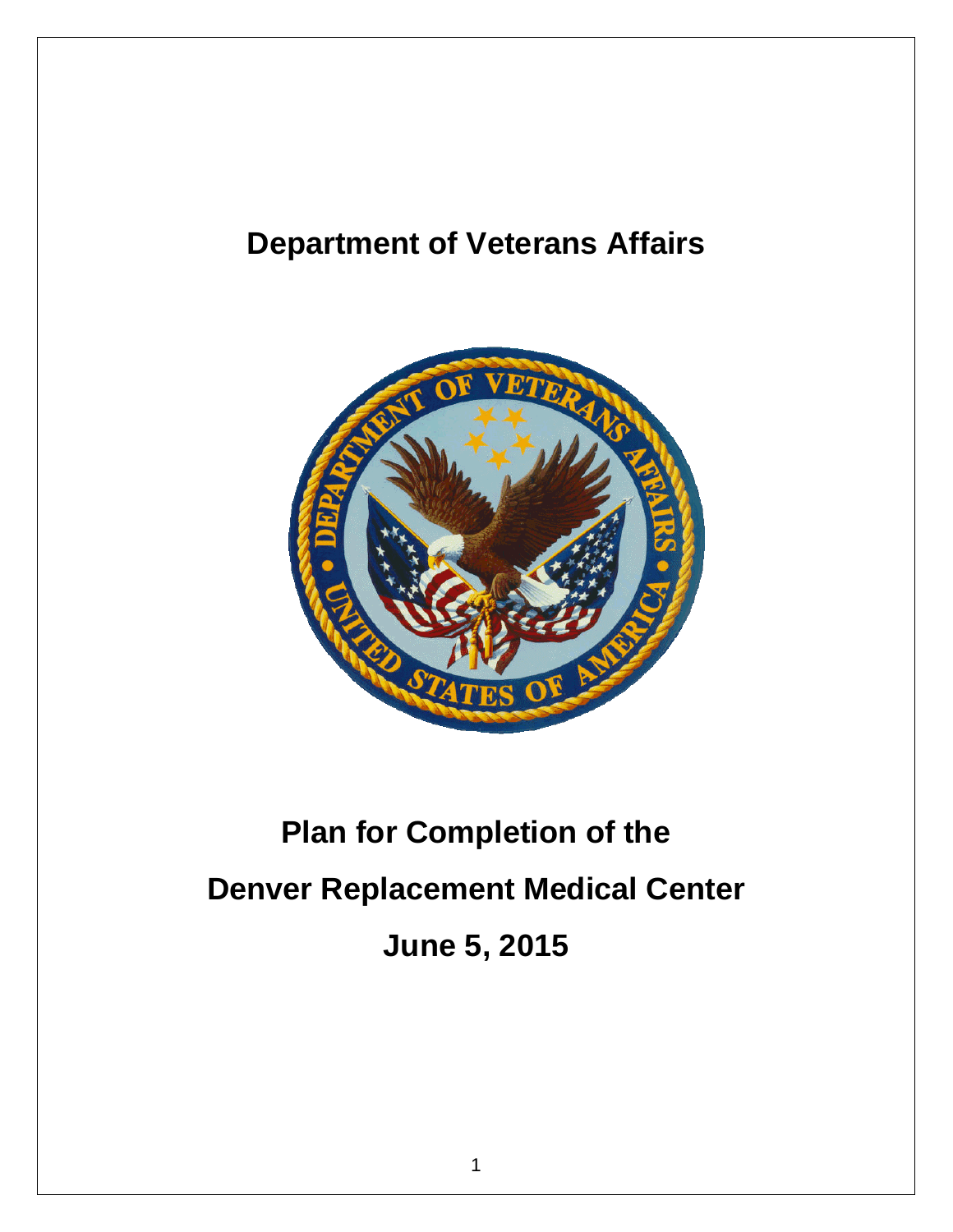## **Table of Contents**

| U.S. Army Corps of Engineers Cost Estimate 17 |  |
|-----------------------------------------------|--|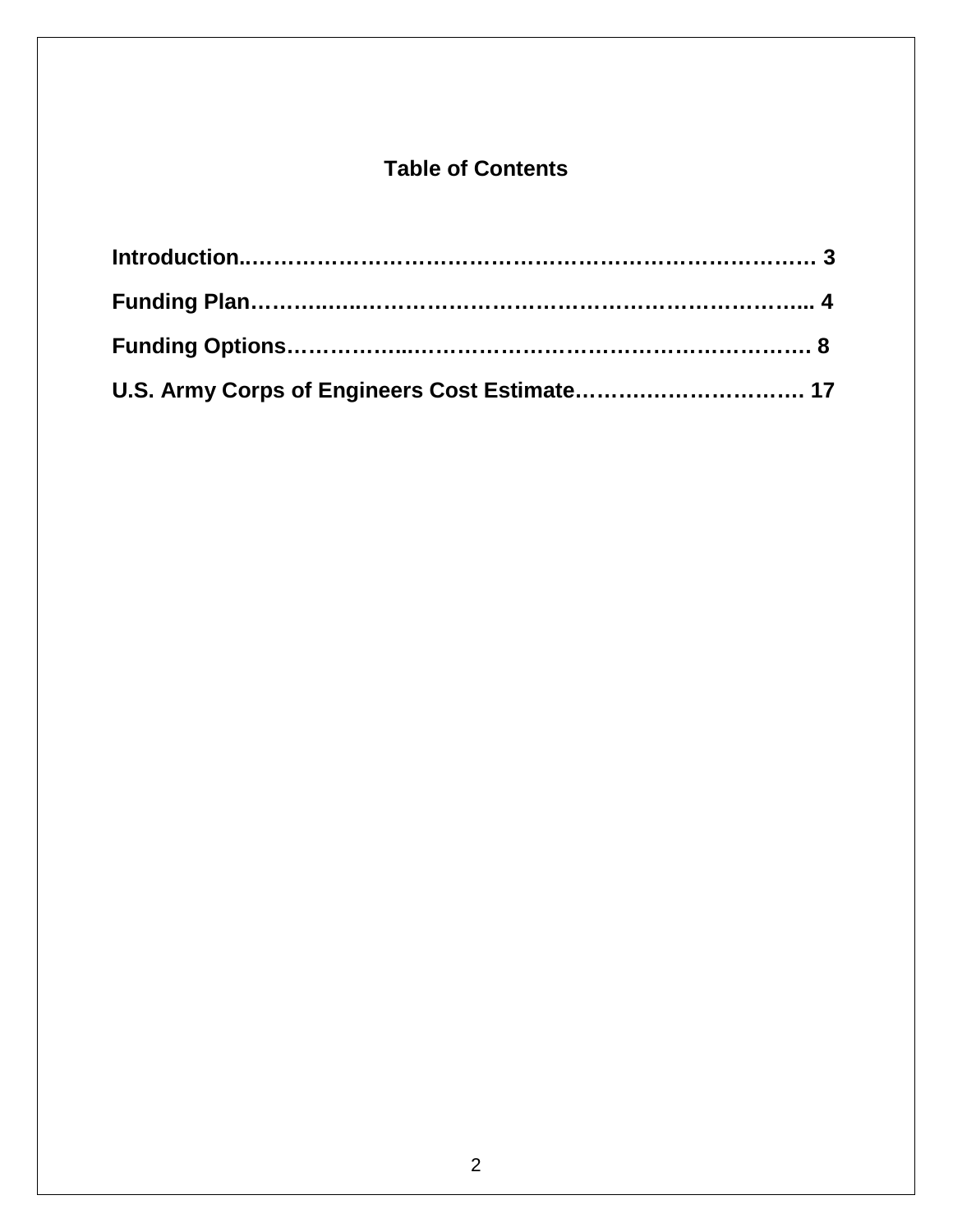### **Department of Veterans Affairs**

#### **Plan for Completion of the Denver Replacement Medical Center**

#### **Introduction**

The main priority of the Department of Veterans Affairs (VA) regarding the Denver Replacement Medical Center is to complete the facility without further delay and to do that while delivering the best possible value to taxpayers given the difficult circumstances that have occurred. Following the Civilian Board of Contract Appeals decision on December 9, 2014, VA moved quickly to establish a dialogue with the contractor for the project; to include a greater role for the U.S. Army Corps of Engineers (USACE); and to develop a plan to restore trust and complete the project responsibly so that VA can deliver care for Veterans in the new facility.

On March 17, 2015, VA notified Congress that the total estimated cost for the Denver Replacement Medical Center project would be \$1.73 billion. VA developed this cost estimate with input from the USACE. Details on the USACE cost estimate are provided in Table 6 on page 15.

VA had a need for \$830 million to complete the Denver Replacement Medical Center project. VA reduced the total need by \$55 million by removing the Community Living Center (CLC) and the Posttraumatic Stress Residential Rehabilitation Program (PSRRP) facility from the project. As a result, the remaining need is \$775 million. VA identified offsets totaling \$150 million that will be funded by repurposing and reallocating funding from fiscal year (FY) 2015 Administrative Accounts. This leaves VA with an unfunded need of \$625 million.

Funding options for the \$775 million needed to complete the Denver Replacement Medical Center are presented below for Congress's consideration. Of the options presented, VA believes that incremental funding over two years, using VA's existing funds in FY 2015; an additional appropriation for completion of the Denver project in FY 2016 to the Major Construction account; and an across-the-board percentage reduction to all VA discretionary accounts to offset the additional appropriation in FY 2016, is the only option that meets all criteria laid out by Congress. However, VA remains open to working with Congress on alternative funding plans. To date, VA has already reprogrammed approximately \$100 million from its own capital resources for the Denver project.

It is important to note that VA could finance the Denver project if given greater flexibility to deploy its budgetary resources to best meet Veteran needs. Currently, funding silos prevent VA from using its funding in the most efficient, effective manner. Greater funding flexibility would allow the Secretary to manage resources and address emerging funding needs in a fiscally responsible, budget-neutral manner.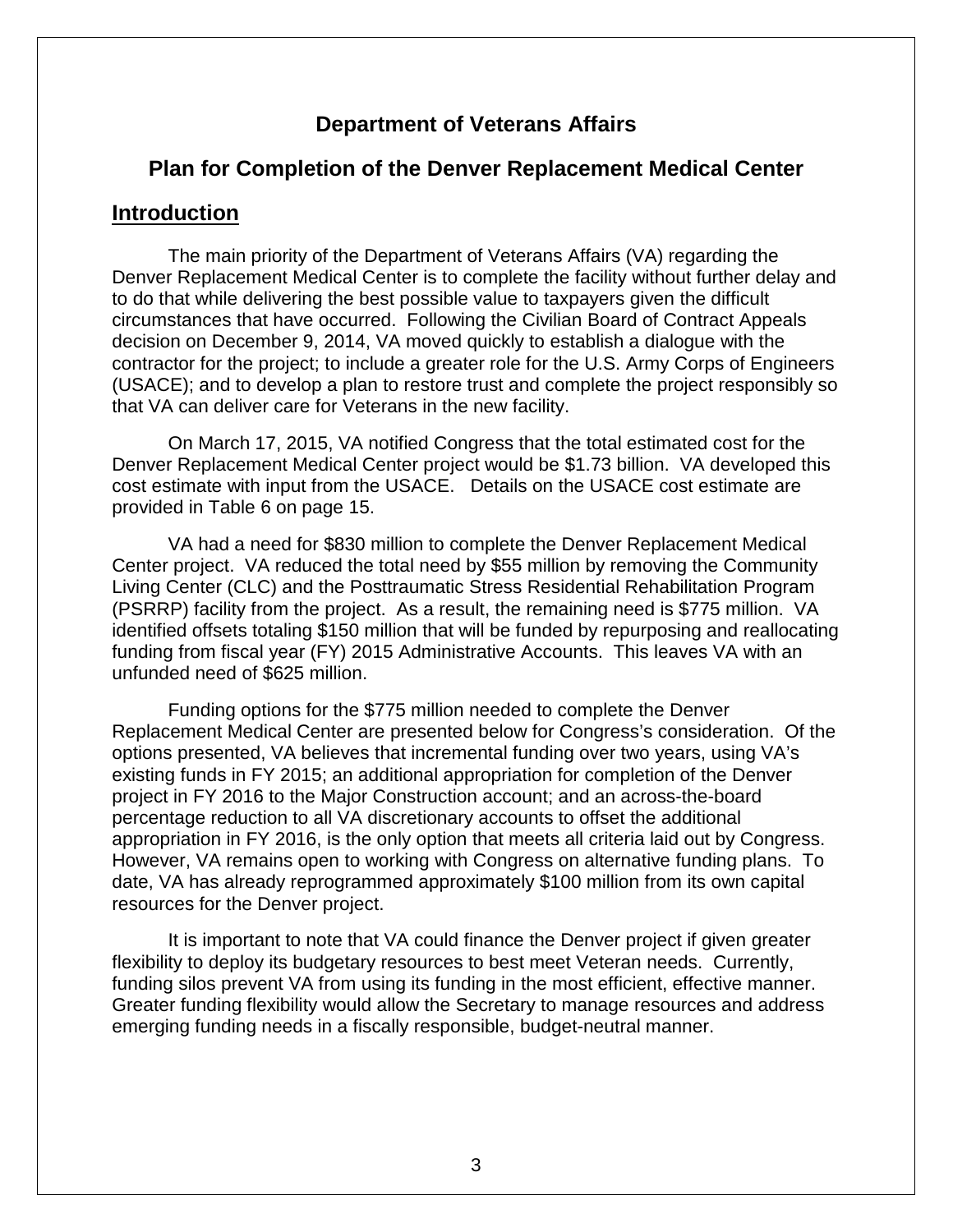## **Funding Options**

VA has identified several options to fund completion of the Denver Replacement Medical Center over the next 2 years. All of these options would reprogram \$150 million in FY 2015. Funding estimates for the remainder of the project are preliminary at this time because a final contract has not been executed with the USACE.

Table 1 provides detail for the funding sources within VA's existing FY 2015 resources that would be reallocated to provide bridge funding in the amount of \$150 million to allow work to continue on the project. Table 2 provides project-level detail for the Green Program funding reductions in FY 2015. Table 3 identifies a number of options for meeting the remaining funding needs, including an option involving acrossthe-board reductions. VA believes that Option 2 is the only option that meets all criteria laid out by Congress.

## **Table 1 FY 2015 FUNDING SOURCES FOR DENVER PROJECT**

| (\$ in thousands)                         | \$150 M<br><b>Reduction</b> |
|-------------------------------------------|-----------------------------|
| Human Capital Investment Plan             | 10,000                      |
| <b>Green Energy</b>                       | 56,000                      |
| <b>Minor Construction - Staff Offices</b> | 3,000                       |
| Franchise Fund                            | 30,000                      |
| <b>Supply Fund</b>                        | 15,000                      |
| <b>Contracting Staff</b>                  | 1,000                       |
| <b>Filipino Compensation Fund</b>         | 35,000                      |
| <b>Total, Denver Funding Sources</b>      | 150,000                     |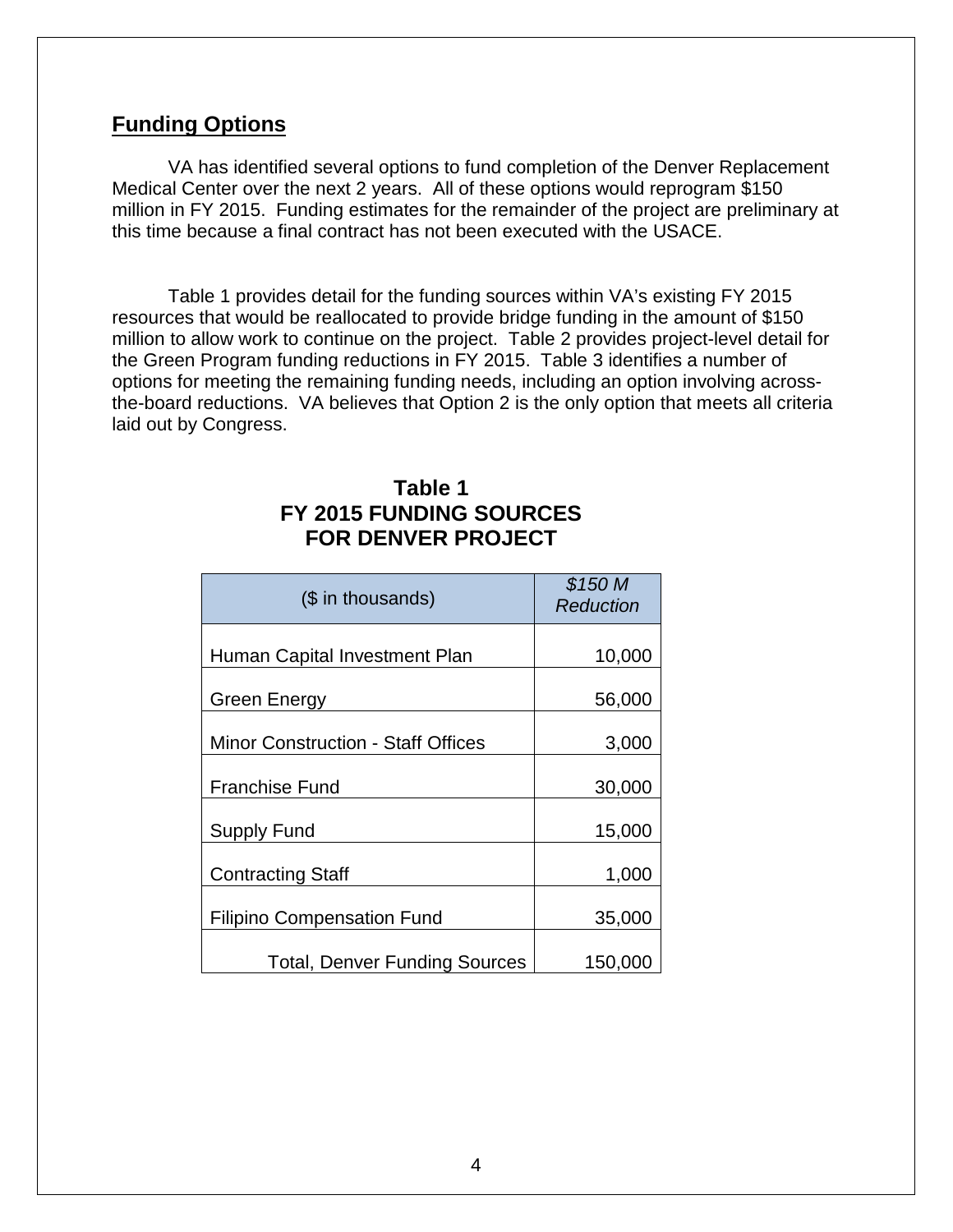## **Table 2 FY 2015 FUNDING FOR GREEN PROJECTS TO BE REALLOCATED TO DENVER PROJECT**

| <b>Project Description</b>                            | Location          | Estimate<br>$$$ in<br>thousands) |
|-------------------------------------------------------|-------------------|----------------------------------|
| Solar PV Carports                                     | Houston (VISN 16) | 25,222                           |
| <b>Retro Commissioning</b>                            | <b>VISN 21</b>    | 1,590                            |
| <b>Combined Heat and Power Plant</b><br>Construction  | Albany (VISN 2)   | 2,564                            |
| Augusta CHP                                           | Augusta (VISN 7)  | 96                               |
| <b>Combined Heat and Power Plant Design</b><br>Option | Dublin (VISN 7)   | 279                              |
| <b>Combined Heat and Power Plant</b><br>Construction  | Augusta (VISN 07) | 5,200                            |
| <b>Combined Heat and Power Plant Design</b><br>Option | Augusta (VISN 7)  | 321                              |
| <b>Combined Heat and Power Plant</b><br>Construction  | Dublin (VISN 7)   | 15,900                           |
| Bronx CHP (SOW)                                       | Bronx (VISN 3)    | 442                              |
| Solar PV Phase II                                     | Biloxi (VISN 16)  | 4,400                            |
| Total                                                 |                   | 56,013                           |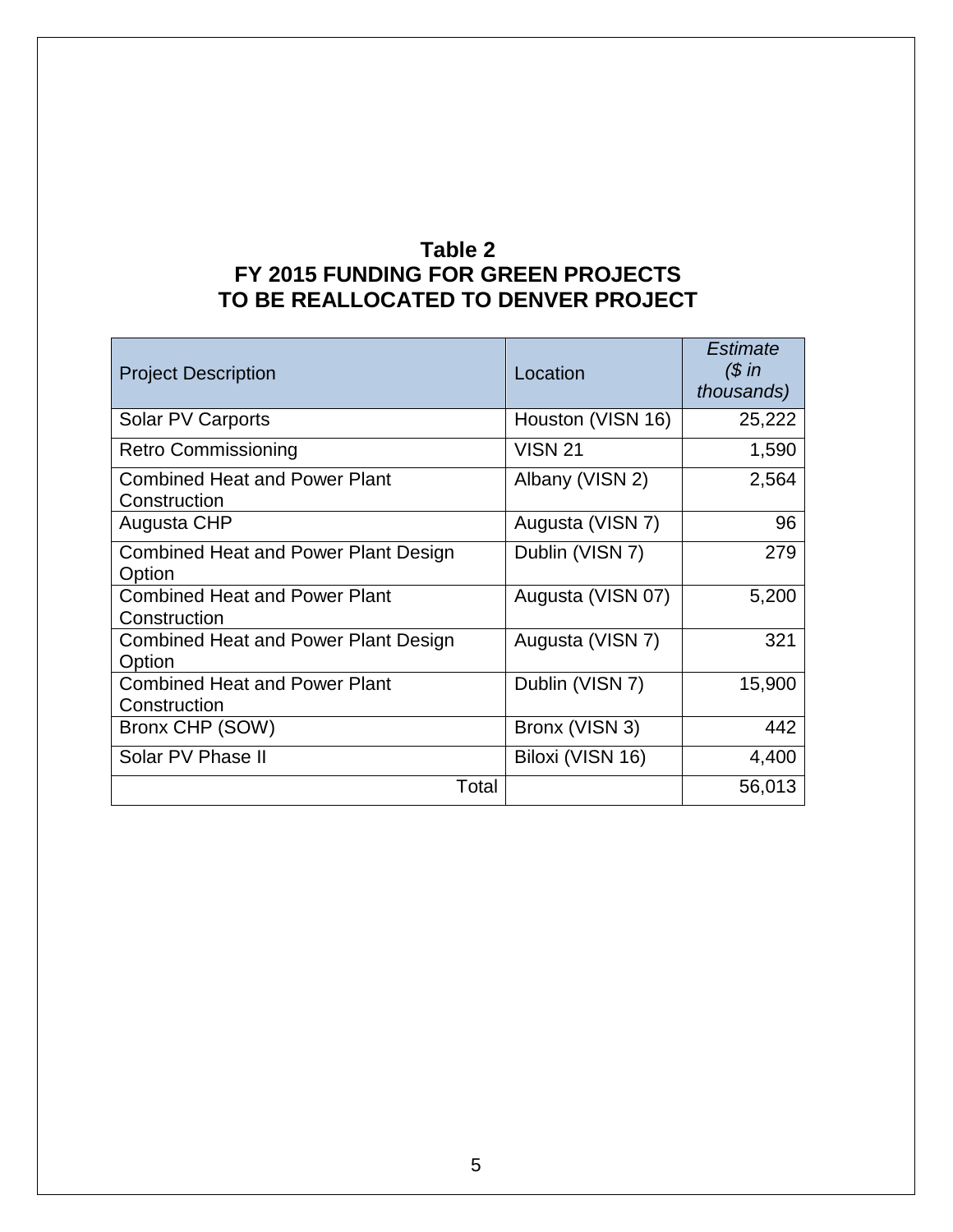## **Funding Options**

To identify potential funding sources to provide the needed \$625 million to complete construction of the Denver campus, VA conducted an exhaustive review of its existing budgetary resources. This review did not identify surplus funding that could be used for the Denver project. Any reallocation of existing funding would have negative consequences for Veterans or VA's ability to carry out its mission.

**Assumption: \$150 million from FY 2015 VA internal funding sources**. All options listed below assume that \$150 million in funds for staffing, training, and headquarters construction would be reallocated for the Denver project in FY 2015, as shown in Table 1. It would not provide for sufficient funding to complete the project. Below are summaries of two potential funding options that VA considered in developing its funding plan for the remaining need of \$625 million. They are the following:

**Option 1: Unobligated balances for the Major and Minor Construction, and Non-Recurring Maintenance (NRM) programs.** Within this option there are several alternatives, as follows:

- o Option 1a: Utilize design funds from six Major Construction projects that are not expected to receive construction funds until FY 2018 and beyond and five Major Construction projects with prior year construction funds that will not be awarded till FY 2016 or later. The remaining need would be funded by delaying/deferring 15 Minor Construction and 38 NRM projects.
- $\circ$  Option 1b: Utilize design funds from six Major Construction projects that are not expected to receive construction funds until FY 2018 and beyond. The remaining need will be funded by delaying/deferring 38 Minor Construction and 65 NRM projects.

Table 4 provides project-level detail for these options. VA would need restoration of these funds for Major Construction, Minor Construction, and NRM in a future year in order to continue these projects.

**Option 2: Across-the-Board Reductions to Discretionary Accounts.** Under this option, VA would request that the Congress appropriate an additional amount for completion of the Denver project in FY 2016 to the Major Construction account. This increased appropriation would be offset by an across-the-board percentage reduction to all VA discretionary accounts.

Table 5 estimates the account-specific reductions that would result from an across-theboard reduction if the remaining \$625 million to complete the Denver project is provided in FY 2016.

## **Note: The transfer of non-recurring maintenance and minor construction dollars out of the \$5 billion in Choice Act funding was previously proposed and rejected.**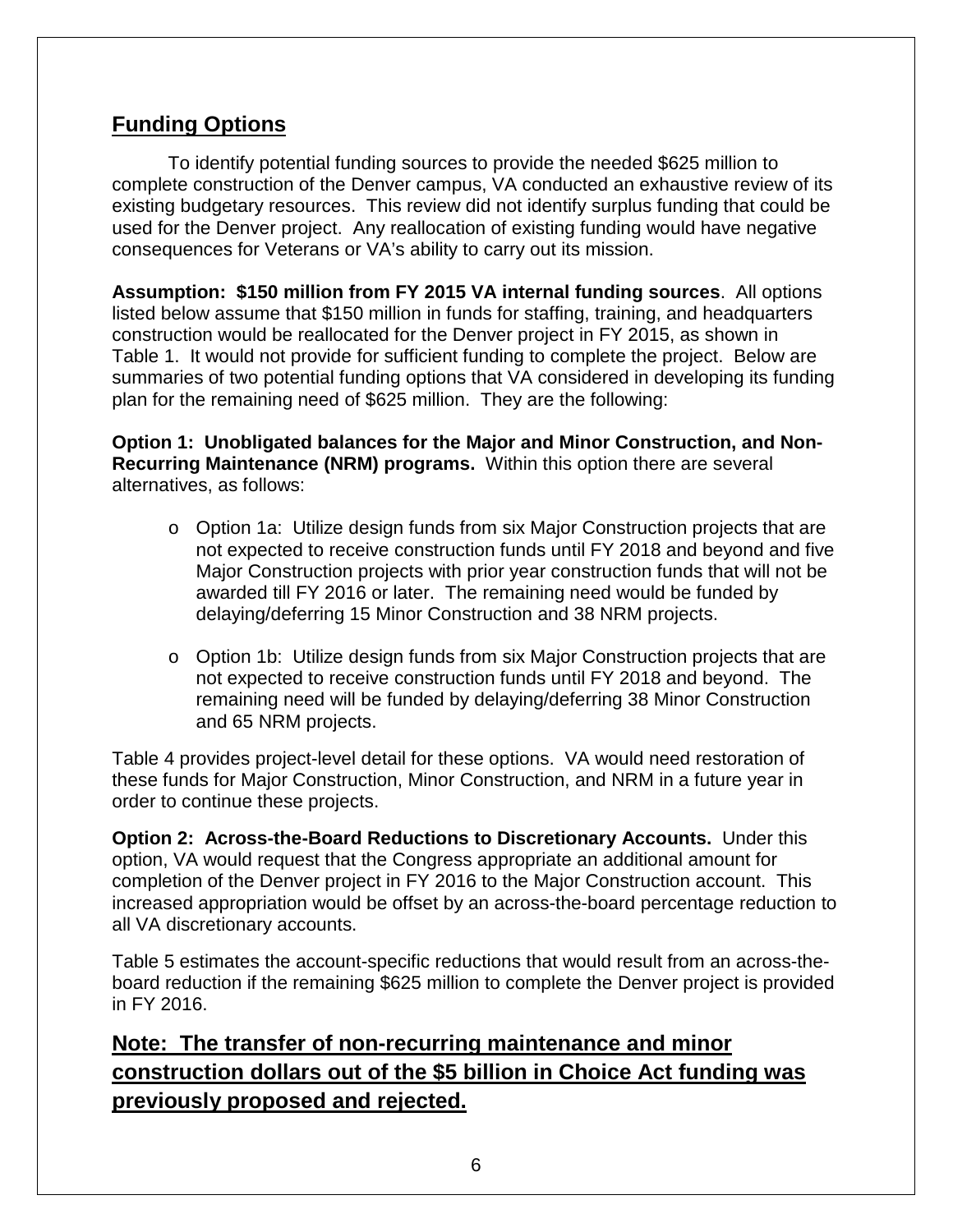## **Table 3 Funding Options for Denver Replacement Medical Center**

|                                                                                                                   | <b>Option</b>                                                                         | <b>Additional Detail</b>                                                                                                                                               | <b>Pros</b>                                                                                                                      | Cons                                                                                                          |
|-------------------------------------------------------------------------------------------------------------------|---------------------------------------------------------------------------------------|------------------------------------------------------------------------------------------------------------------------------------------------------------------------|----------------------------------------------------------------------------------------------------------------------------------|---------------------------------------------------------------------------------------------------------------|
| Assumption<br>(all funding<br>options<br>below<br>assume<br>\$150<br>million in<br>FY 2015<br>reprogram-<br>ming) | \$150 million from<br>enacted VA<br>appropriations                                    | Use administrative,<br>HQ, training, and<br>unobligated<br>balances in FY 2015                                                                                         | --Uses VA<br>funding sources<br>rather than new<br>funding<br>-- Limited direct<br>impact to<br>Veterans                         | -- Does not<br>provide full<br>funding<br>-- Immediately<br>impacts VA<br>-- Could increase<br>staff turnover |
| 1 $(1a$ and<br>1 <sub>b</sub>                                                                                     | <b>Major Construction</b><br>and/or Minor<br>Construction/NRM<br>unobligated balances | Use balances from<br>projects slated to<br>begin in future<br>years; would need<br>to backfill with future<br>appropriations in<br>order to continue<br>these projects | -- Fully funds<br>project in FY<br>2015 using<br>existing<br>resources<br>-- Use of Major<br>balances requires<br>no legislation | --Is unappealing<br>to advocates of<br>affected projects<br>--Would delay<br>some projects                    |
| $\overline{2}$                                                                                                    | FY 2016 across-the-<br>board reduction to<br>discretionary accounts                   | % would depend on<br>amount needed for<br>Denver                                                                                                                       | --Fully funds<br>project using VA<br>resources                                                                                   | -- Relies on a<br>blunt tool to<br>indiscriminately<br>identify resources                                     |

As of June 5, 2015

#### **NOTES:**

- **1.** Total need is \$775 million (this includes \$150 million that will be funded by repurposing and reallocating funding from selected accounts in FY 2015).
- **2.** Project authorization must be increased to \$1.675 billion.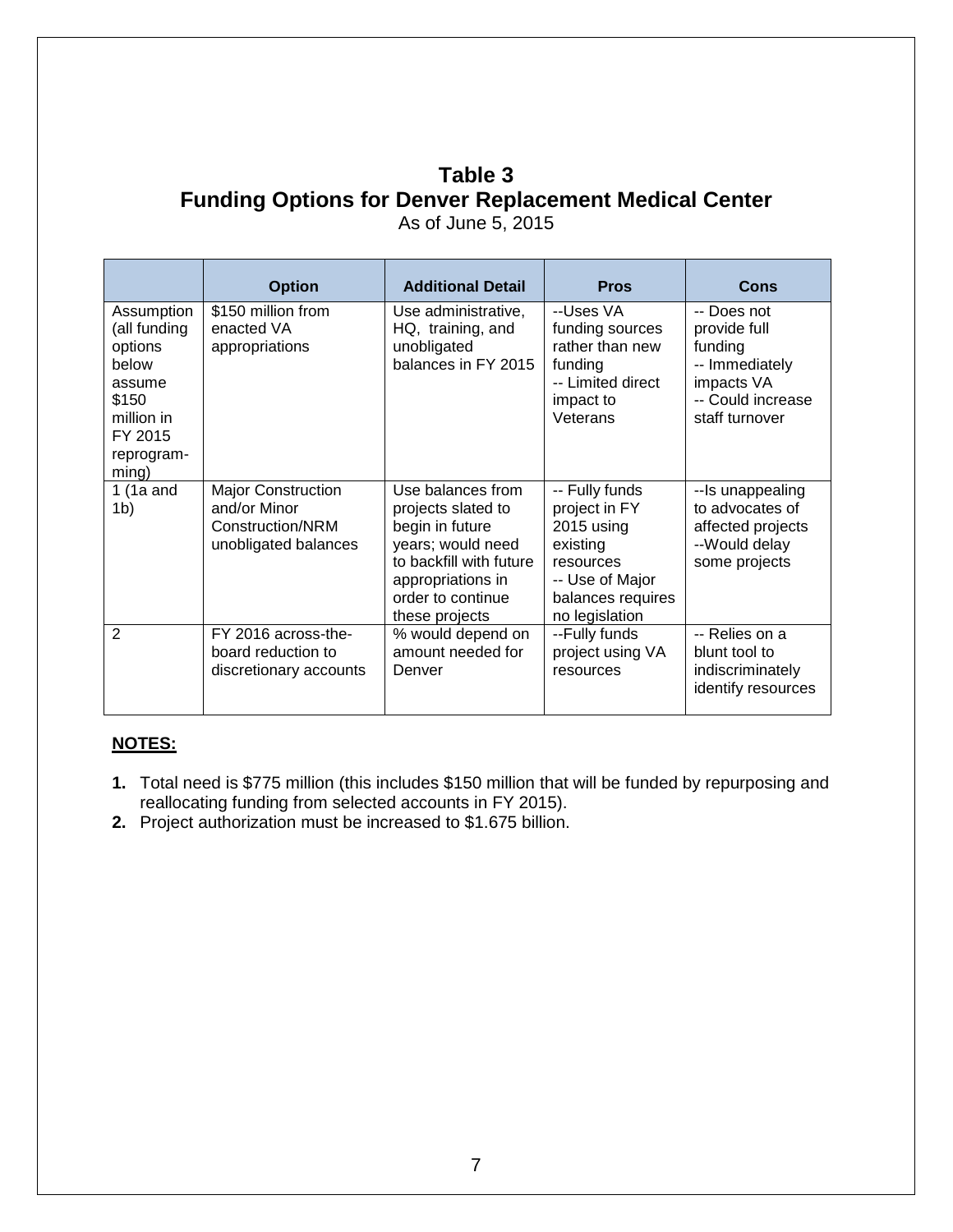## **Table 4 Capital Funding Options for Denver Replacement Medical Center**

As of May 15, 2015

|                                        | <b>Option 1a</b>       | <b>Option 1b</b> |
|----------------------------------------|------------------------|------------------|
| <b>Funding Account</b>                 | <b>Funding (\$000)</b> | Funding (\$000)  |
| <b>Major Construction</b> <sup>1</sup> | 148,420                | 148,420          |
|                                        | 242,846                |                  |
| <b>Minor Construction<sup>2</sup></b>  | 114,570                | 282,583          |
| <b>Non-Recurring Maintenance</b>       |                        |                  |
| $(NRM)^2$                              | 120,361                | 199,120          |
| Total:                                 | 626,197                | 630,123          |

**<sup>1</sup>** Design funds for projects where construction is scheduled for outyear; construction funds for projects that will not be awarded until after 2016.

**<sup>2</sup>** Projects planned for award but would not be obligated; lowest priority based on year approved.

## Major Construction Projects:

| <b>City</b>                                                                                                                 | <b>ST</b>                                                                                       | <b>Project Description</b>                                                   | <b>Potentially</b><br><b>Available</b> | <b>Cumulative</b> |  |  |  |  |
|-----------------------------------------------------------------------------------------------------------------------------|-------------------------------------------------------------------------------------------------|------------------------------------------------------------------------------|----------------------------------------|-------------------|--|--|--|--|
| until outyear                                                                                                               | Included in Option 1a & Option 1b: Projects with Design Funds - Construction funds not expected |                                                                              |                                        |                   |  |  |  |  |
| <b>Brockton</b>                                                                                                             | МA                                                                                              | Long-Term Care Spinal Cord Injury (SCI)                                      | 24,040,000                             | 24,040,000        |  |  |  |  |
| <b>Bronx</b>                                                                                                                | <b>NY</b>                                                                                       | Spinal Cord Injury Center (SCI)                                              | 7,000,000                              | 31,040,000        |  |  |  |  |
| Dallas                                                                                                                      | TX                                                                                              | <b>Clinical Expansion for Mental Health</b>                                  | 10,000,000                             | 41,040,000        |  |  |  |  |
| Omaha                                                                                                                       | NE.                                                                                             | <b>Omaha-Replacement Facility</b>                                            | 56,000,000                             | 97,040,000        |  |  |  |  |
| Reno                                                                                                                        | NV                                                                                              | Correct Seismic Deficiencies and Expand<br><b>Clinical Services Building</b> | 21,380,000                             | 118,420,000       |  |  |  |  |
| Saint Louis (JC)                                                                                                            | <b>MO</b>                                                                                       | New Bed Tower, Research Building,<br>Parking Garage                          | 30,000,000                             | 148,420,000       |  |  |  |  |
|                                                                                                                             |                                                                                                 | Total                                                                        | 148,420,000                            |                   |  |  |  |  |
| Included in Option 1a Only: Projects with prior year funds, with phases that won't be awarded until<br><b>2016</b> or later |                                                                                                 |                                                                              |                                        |                   |  |  |  |  |
| <b>Bay Pines</b>                                                                                                            | FL                                                                                              | Inpatient/Outpatient Improvements                                            | 31,400,000                             | 179,820,000       |  |  |  |  |
| Dallas                                                                                                                      | ТX                                                                                              | Spinal Cord Injury (SCI)                                                     | 12,000,000                             | 191,820,000       |  |  |  |  |
| Pittsburgh                                                                                                                  | PA                                                                                              | <b>Medical Center Consolidation</b>                                          | 11,000,000                             | 202,820,000       |  |  |  |  |
| Tampa                                                                                                                       | FL.                                                                                             | Polytrauma Expansion/Bed Tower                                               | 146,000,000                            | 348,820,000       |  |  |  |  |
| Walla Walla                                                                                                                 | WA                                                                                              | <b>Multi-Specialty Care</b>                                                  | 40,277,000                             | 389,097,000       |  |  |  |  |
| <b>Working Reserve</b><br>Balance - VHA                                                                                     |                                                                                                 |                                                                              | 2,168,618                              | 391,265,618       |  |  |  |  |
|                                                                                                                             |                                                                                                 | Total                                                                        | 242,845,618                            |                   |  |  |  |  |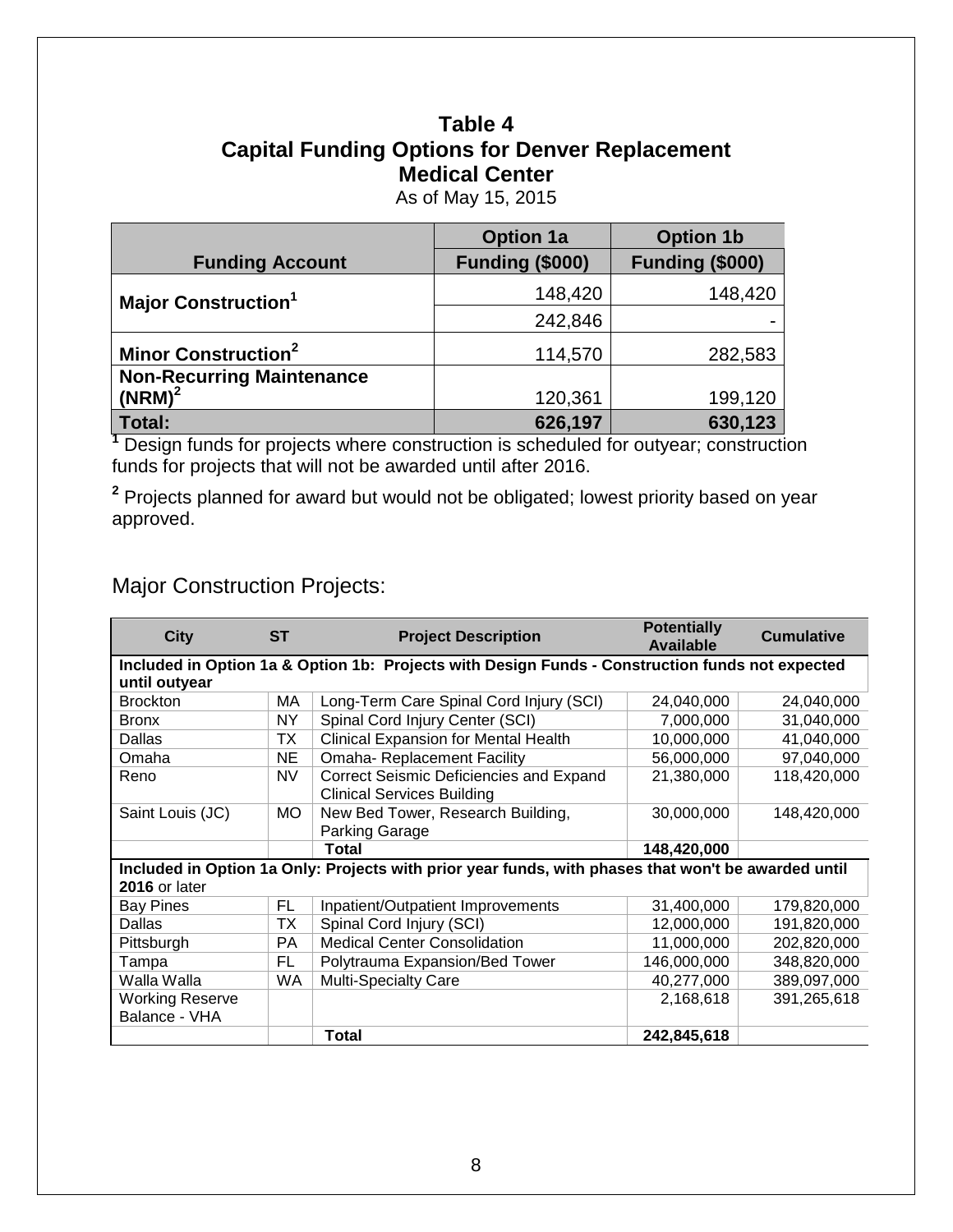# Minor Construction Projects:

| <b>VISN</b>    | <b>City</b>               | <b>State</b>   | <b>Project Description*</b>                                                                                  | <b>FY15 Planned</b><br><b>Obligation</b><br>(\$000) | <b>Cumulative</b><br>(\$000) |
|----------------|---------------------------|----------------|--------------------------------------------------------------------------------------------------------------|-----------------------------------------------------|------------------------------|
| 20             | <b>Boise</b>              | ID             | Medical Imaging Building                                                                                     | 2,452                                               | 2,452                        |
| 3              | Brooklyn                  | <b>NY</b>      | Patient Improvement -<br>Rehab/Audiology                                                                     | 8,263                                               | 10,715                       |
| $\overline{7}$ | Tuscaloosa                | <b>AL</b>      | The Cottages, Phase II                                                                                       | 9,104                                               | 19,819                       |
| 17             | Temple                    | <b>TX</b>      | <b>Surgery Suite Replacement</b>                                                                             | 8,983                                               | 28,802                       |
| 11             | Ann Arbor                 | MI             | <b>Expand East Parking Structure</b>                                                                         | 5,400                                               | 34,202                       |
| 8              | <b>Bay Pines</b>          | FL             | <b>Construct Cancer Infusion</b><br><b>Therapy Center</b>                                                    | 6,917                                               | 41,119                       |
| 16             | Fayetteville              | <b>AR</b>      | Renovate Former Army<br><b>Reserve Center</b>                                                                | 5,629                                               | 46,748                       |
| 15             | Columbia                  | <b>MO</b>      | Construct Parking Structure                                                                                  | 8,549                                               | 55,297                       |
| 8              | <b>West Palm</b><br>Beach | <b>FL</b>      | Mental Health Domiciliary                                                                                    | 8,949                                               | 64,246                       |
| 5              | Perry Point               | <b>MD</b>      | 36-Bed PRRTP Replacement,<br>Phase 2                                                                         | 7,116                                               | 71,362                       |
| 21             | Palo Alto                 | CA             | <b>Public Health Translational</b><br><b>Research Center Seismic</b><br>Corrections                          | 9,170                                               | 80,532                       |
| 16             | Jackson                   | <b>MS</b>      | Provide 3rd Floor for CLC<br>Expansion, Phase 1                                                              | 8,832                                               | 89,364                       |
| 18             | Albuquerque               | <b>NM</b>      | MICU and SICU Consolidation                                                                                  | 8,312                                               | 97,676                       |
| 18             | Phoenix                   | AZ             | Building 5 & 6 Replacement for<br><b>Dental Clinic</b>                                                       | 8,558                                               | 106,234                      |
| 21             | San Francisco             | CA             | Welcome Center, Access and<br><b>Security Improvements</b>                                                   | 8,336                                               | 114,570                      |
|                |                           |                | Subtotal of Minors not funded in Option 1a                                                                   | 114,570                                             |                              |
| 18             | Albuquerque               | <b>NM</b>      | <b>Operating Room Expansion</b>                                                                              | 8,695                                               | 123,265                      |
| 10             | Cleveland                 | OH             | <b>Emergency Department and</b><br><b>Specialty Care Clinic Addition</b>                                     | 8,413                                               | 131,678                      |
| 15             | Kansas City               | <b>MO</b>      | <b>Transitional Nursing Home</b><br><b>Care Unit</b>                                                         | 7,702                                               | 139,380                      |
| 1              | Providence                | R <sub>l</sub> | Replace/Relocate Deficient<br>Intensive Care Unit                                                            | 9,057                                               | 148,437                      |
| 15             | Kansas City               | <b>MO</b>      | <b>Purchase Radiation Therapy</b><br>Facility                                                                | 841                                                 | 149,278                      |
| 17             | Temple                    | TX             | Research Addition Bldg 205 -<br>Research                                                                     | 9,001                                               | 158,279                      |
| 21             | San Francisco             | CA             | <b>Clinic Expansion for Mental</b><br>Health and Sleep Lab                                                   | 7,600                                               | 165,879                      |
| 10             | Chillicothe               | OH             | Building Addition to Building 31<br>for Supply Processing and<br><b>Distribution</b><br>Expand Lab Services, | 8,501                                               | 174,380                      |
| 15             | Kansas City               | MO             | Radiology & Acute<br>Rehabilitation                                                                          | 8,813                                               | 183,193                      |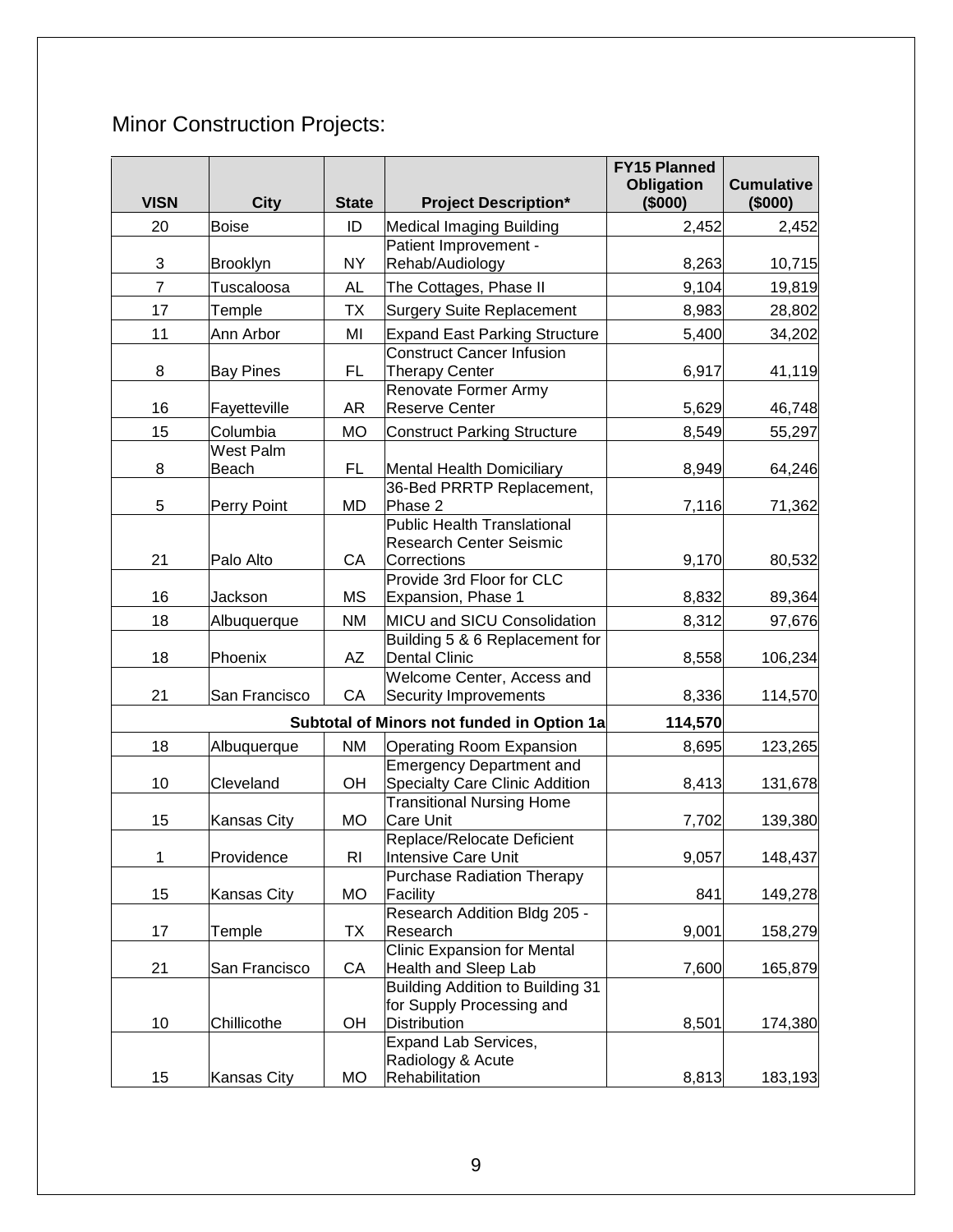| <b>VISN</b> | <b>City</b>           | <b>State</b>   | <b>Project Description*</b>                                                | <b>FY15 Planned</b><br><b>Obligation</b><br>(\$000) | <b>Cumulative</b><br>(\$000) |
|-------------|-----------------------|----------------|----------------------------------------------------------------------------|-----------------------------------------------------|------------------------------|
|             |                       |                | <b>Expand Lawton Outpatient</b>                                            |                                                     |                              |
| 16          | Oklahoma City         | OK             | Clinic                                                                     | 2,409                                               | 185,602                      |
|             |                       |                | Expand Building 1 for Clinical                                             |                                                     |                              |
| 18          | Phoenix               | AZ             | <b>Services</b>                                                            | 8,950                                               | 194,552                      |
| 4           | Philadelphia          | PA             | <b>Expand Main Entrance Building</b>                                       | 3,301                                               | 197,853                      |
| 19          | Sheridan              | <b>WY</b>      | <b>Expand Domiciliary</b>                                                  | 8,195                                               | 206,048                      |
|             |                       |                | <b>Expand Emergency</b>                                                    |                                                     |                              |
| 22          | Loma Linda            | CA             | Department                                                                 | 8,633                                               | 214,681                      |
|             |                       |                | <b>Build Rehab/Prosthetics &amp;</b><br>Ortho/Neuro/Holistic Medicine      |                                                     |                              |
| 19          | <b>Salt Lake City</b> | UT             | Addition (B.01)                                                            | 8,968                                               | 223,649                      |
| 1           | <b>Brockton</b>       | МA             | <b>Build Addition for MRI/CT</b><br>Radiology                              | 6,202                                               | 229,851                      |
| 21          | Sacramento            | СA             | Purchase Land for VAMC<br><b>Expansion and Parking</b>                     | 8,549                                               | 238,400                      |
| 1           | <b>Brockton</b>       | МA             | Improve Life Safety<br>Deficiencies                                        | 6,255                                               | 244,655                      |
| 23          | <b>Sioux Falls</b>    | <b>SD</b>      | <b>Expand Emergency</b><br>Department/Relocate Oncology<br><b>Services</b> | 3,390                                               | 248,045                      |
| 19          | <b>Salt Lake City</b> | UT             | <b>Build Specialty Clinics Building</b><br>(B.51)                          | 8,907                                               | 256,952                      |
| 18          | Amarillo              | ТX             | Expand Rehabilitation and<br><b>Prosthetics Wing</b>                       | 7,883                                               | 264,835                      |
| 1           | Providence            | R <sub>l</sub> | Expand Supply Processing &<br><b>Distribution</b>                          | 8,986                                               | 273,821                      |
| 21          | Fresno                | CA             | <b>Expand Community Living</b><br>Center                                   | 8,762                                               | 282,583                      |
|             |                       |                |                                                                            |                                                     | 282,583                      |

**Subtotal of Minors not funded in Option 1b (cumulative 1a and 1b)**

\*List does not include projects which have already obligated, Enhanced Use Lease (EUL) Obligations or E-85 Fueling Station Projects

- Data as of May 25, 2015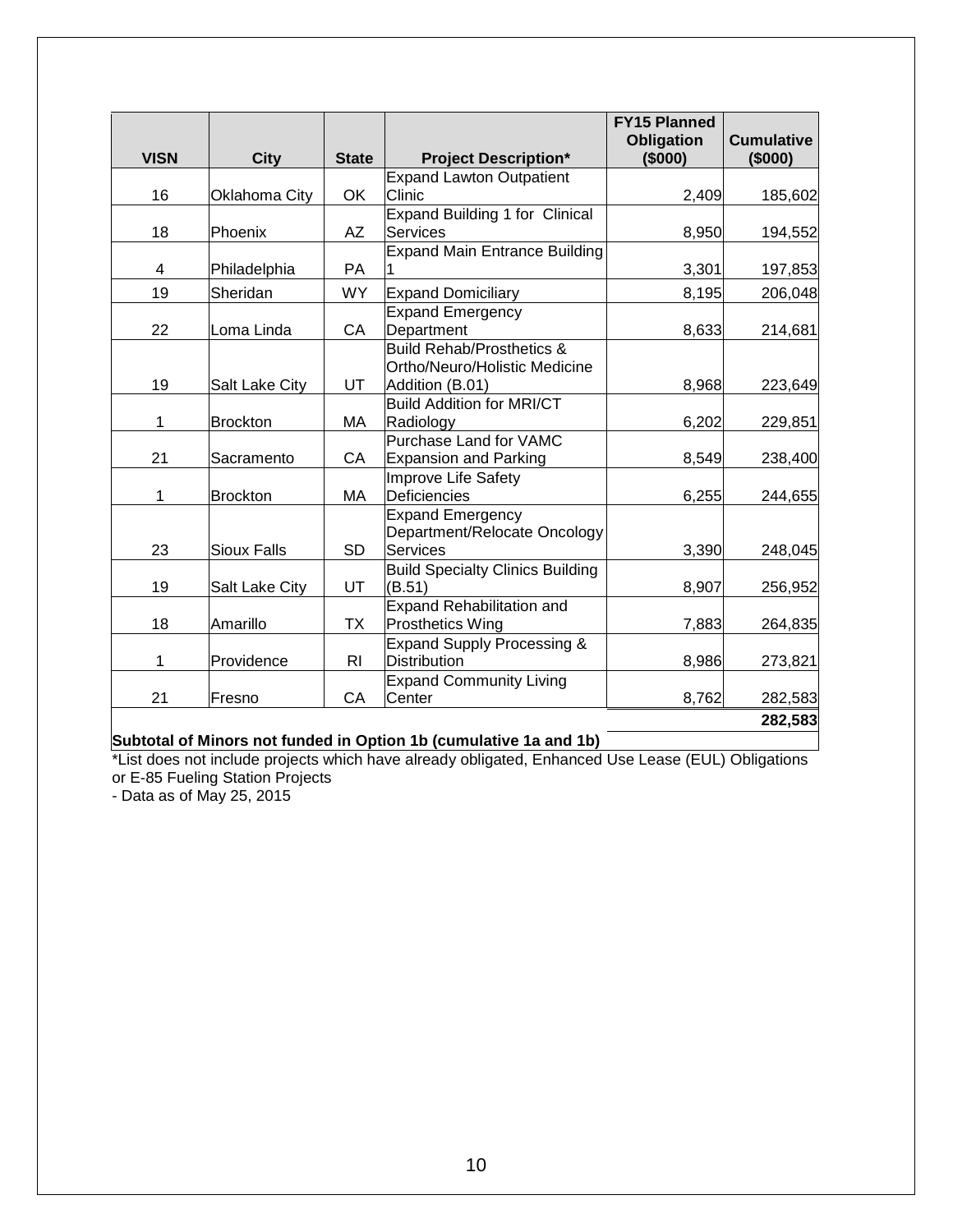## Non-Recurring Maintenance Projects:

| <b>VISN</b>    | <b>City</b>                     | <b>State</b> | <b>Project Description</b>                  | <b>FY15 Planned</b><br><b>Obligation</b><br>(\$000) | <b>Cumulative</b><br>(\$000) |
|----------------|---------------------------------|--------------|---------------------------------------------|-----------------------------------------------------|------------------------------|
|                |                                 |              |                                             |                                                     |                              |
| 4              | Philadelphia                    | PA           | <b>Correct Building Facade Deficiencies</b> | 2,415                                               | 2,415                        |
|                |                                 |              |                                             |                                                     |                              |
| 11             | Danville                        | IL           | Demolish Buildings 12, 26, 40               | 1,161                                               | 3,576                        |
|                |                                 |              |                                             |                                                     |                              |
| 18             | Phoenix                         | AZ           | Upgrade Secondary Power Phase II            | 4,736                                               | 8,312                        |
| 4              | Erie                            | PA           | Renovate 3rd Floor                          | 2,120                                               | 10,432                       |
|                | <b>White River</b>              |              |                                             |                                                     |                              |
| $\mathbf{1}$   | Junction                        | VT           | <b>FCA - Renovate Clinical Lab</b>          | 2,838                                               | 13,270                       |
|                | <b>Boston HCS -</b>             |              | Replace Damaged Doors and Upgrade           |                                                     |                              |
| 1              | <b>Brockton</b>                 | MA           | Card Access System                          | 2,050                                               | 15,320                       |
|                | Boston HCS -                    |              | <b>Emergency Preparedness Water Storage</b> |                                                     |                              |
| 1              | Boston                          | МA           | JP                                          | 1,500                                               | 16,820                       |
|                | Boston HCS -                    |              |                                             |                                                     |                              |
| 1              | Boston                          | MA           | <b>FCA Upgrade Elevators JP</b>             | 1,000                                               | 17,820                       |
|                | Boston HCS -                    |              |                                             |                                                     |                              |
| $\mathbf{1}$   | W. Roxbury                      | MA           | PET CT Scan Site Prep WR                    | 2,750                                               | 20,570                       |
|                | Boston HCS -                    |              |                                             |                                                     |                              |
| $\mathbf 1$    | W. Roxbury<br>Boston HCS -      | MA           | Ward Renovation Patient Privacy WR          | 4,400                                               | 24,970                       |
| $\mathbf{1}$   | W. Roxbury                      | MA           |                                             | 1,818                                               | 26,788                       |
|                | Boston HCS -                    |              | FCA Fire Alarm Replacement PH II            |                                                     |                              |
| 1              | <b>Brockton</b>                 | МA           | <b>Ward Renovation Patient Privacy BK</b>   | 4,000                                               | 30,788                       |
|                |                                 |              | Install Emergency Management Generator,     |                                                     |                              |
| 22             | Long Beach                      | CA           | Phase 2                                     | 5,000                                               | 35,788                       |
|                | Western NY                      |              |                                             |                                                     |                              |
| $\overline{2}$ | HCS - Buffalo                   | <b>NY</b>    | Renovate Ward 9C                            | 6,900                                               | 42,688                       |
|                | <b>Boston HCS -</b>             |              |                                             |                                                     |                              |
| $\mathbf 1$    | <b>Brockton</b>                 | МA           | Bldg 60 Veterans Transition Housing BK      | 500                                                 | 43,188                       |
|                |                                 |              |                                             |                                                     |                              |
| 8              | <b>Bay Pines</b>                | FL           | Renovate Patient Wards B100, 3C & 4A        | 7,511                                               | 50,699                       |
|                | <b>New York</b>                 |              |                                             |                                                     |                              |
|                | Harbor HCS -                    |              |                                             |                                                     |                              |
| 3              | <b>Brooklyn</b>                 | NY I         | Correct Infection Control Deficiencies - GI | 2.700                                               | 53.399                       |
|                |                                 |              | Replace AHU and DDC Controls, Bldg.         |                                                     |                              |
| 22             | Long Beach                      | CA           | 126 & Bldg. 126 OP, Phase I                 | 2,970                                               | 56,369                       |
|                |                                 |              | Provide New Environmental Integrated        |                                                     |                              |
| 8              | San Juan                        | <b>PR</b>    | <b>Waste Center FCA-D</b>                   | 3,310                                               | 59,679                       |
|                |                                 |              | <b>Expand Emergency Department &amp;</b>    |                                                     |                              |
| 8              | San Juan                        | <b>PR</b>    | <b>Observation Unit</b>                     | 8,500                                               | 68,179                       |
|                | <b>New York</b><br>Harbor HCS - |              |                                             |                                                     |                              |
| 3              | Brooklyn                        | <b>NY</b>    | <b>Renovate Patient Wards</b>               | 6,481                                               | 74,660                       |
|                |                                 |              |                                             |                                                     |                              |
| 6              | Richmond                        | VA           | <b>Expand GI Suite</b>                      | 2,420                                               | 77,080                       |
|                | <b>New York</b>                 |              |                                             |                                                     |                              |
|                | Harbor HCS -                    |              | Correct Facility Envelope Structural &      |                                                     |                              |
| 3              | Brooklyn                        | <b>NY</b>    | Seismic Deficiencies                        | 8,662                                               | 85,742                       |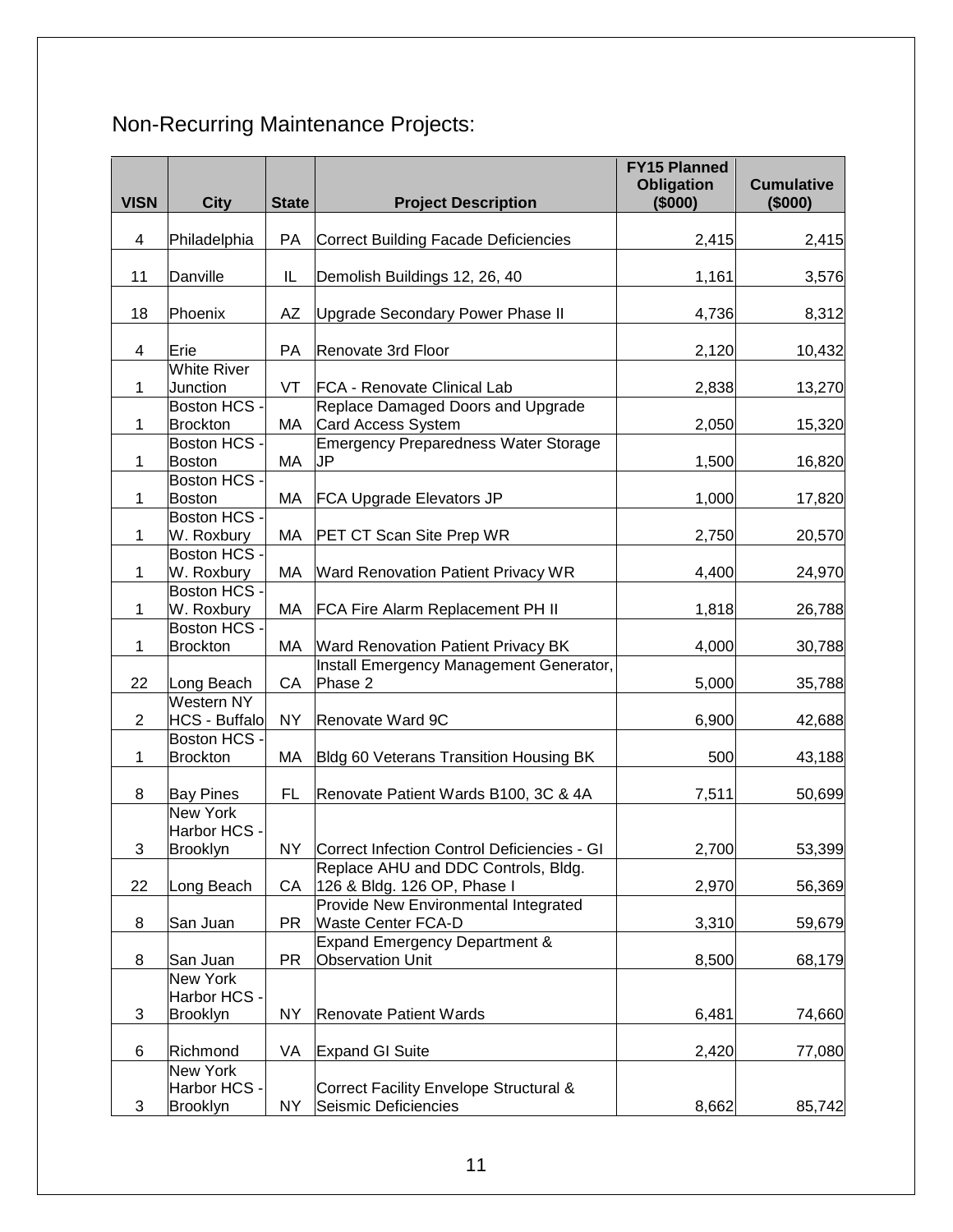| <b>VISN</b>    | <b>City</b>              | <b>State</b>   | <b>Project Description</b>                             | <b>FY15 Planned</b><br><b>Obligation</b><br>(\$000) | <b>Cumulative</b><br>(\$000) |
|----------------|--------------------------|----------------|--------------------------------------------------------|-----------------------------------------------------|------------------------------|
|                |                          |                |                                                        |                                                     |                              |
| 4              | Erie                     | PA             | Renovate Fourth Floor (Design)                         | 4,500                                               | 90,242                       |
|                | New York                 |                |                                                        |                                                     |                              |
|                | Harbor HCS -             |                |                                                        |                                                     |                              |
| 3              | <b>Brooklyn</b>          | <b>NY</b>      | Induction Units/Controls Replacement                   | 1,800                                               | 92,042                       |
|                | New York                 |                |                                                        |                                                     |                              |
| 3              | Harbor HCS -<br>Brooklyn | <b>NY</b>      | Laundry Heat Recovery SA                               | 1,800                                               | 93,842                       |
|                |                          |                |                                                        |                                                     |                              |
| 11             | Saginaw                  | MI             | <b>Expand Energy Center 3rd Story Addition</b>         | 1,500                                               | 95,342                       |
|                |                          |                | Replace/renovate and install new elevator              |                                                     |                              |
| 4              | Coatesville              | PA             | <b>Bldg #59</b>                                        | 900                                                 | 96,242                       |
|                |                          |                | Upgrade Electrical Systems, Wings B and                |                                                     |                              |
| $\overline{2}$ | Albany                   | <b>NY</b>      |                                                        | 1,200                                               | 97,442                       |
|                |                          |                |                                                        |                                                     |                              |
| 4              | Coatesville              | PA             | Replace (3) Elevators, B-9                             | 1,500                                               | 98,942                       |
|                |                          |                |                                                        |                                                     |                              |
| 4              | Coatesville              | PA             | Replace (3) Elevators, B-9                             | 1,500                                               | 100,442                      |
|                |                          |                |                                                        |                                                     |                              |
| 16             | Jackson                  | <b>MS</b>      | Replace Air Handling Unit 12L                          | 1,240                                               | 101,682                      |
|                | San                      |                |                                                        |                                                     |                              |
| 21             | Francisco                | CA             | Repair/Replace Elevators Campus Wide                   | 8,500                                               | 110,182                      |
| 1              | Providence               | R <sub>l</sub> | Renovate Warehouse Building 8                          | 1,575                                               |                              |
|                | Boston HCS -             |                |                                                        |                                                     | 111,757                      |
| 1              | <b>Brockton</b>          | MA             | Mental Health Safety Improvements Ph 4                 | 2,660                                               | 114,417                      |
|                | Pittsburgh               |                |                                                        |                                                     |                              |
|                | (University              |                | Renovate Building 51 - Ground Floor                    |                                                     |                              |
| 4              | Drive)                   | PA             | Kitchen                                                | 1,395                                               | 115,812                      |
|                | Boston HCS -             |                |                                                        |                                                     |                              |
| 1              | W. Roxbury               | МA             | Building 5 Fire and Safety Improvements                | 2,400                                               | 118,212                      |
|                | Boston HCS -             |                | Boston MA FCA Upgrade Water                            |                                                     |                              |
| 1              | <b>Boston</b>            | MA             | distribution Ph 3 JP                                   | 2,149                                               | 120,361                      |
|                |                          |                |                                                        |                                                     | 120,361                      |
|                |                          |                | Subtotal of NRM projects not funded in Option 1a       |                                                     |                              |
|                |                          |                | Replace Air Handlings Units for Lab,                   |                                                     |                              |
| 6              | Fayetteville             | AR             | Radiology and Pharmacy                                 | 2,000                                               | 122,361                      |
|                |                          |                |                                                        |                                                     |                              |
| 4              | Wilkes-Barre             | PA             | Renovate 8 East for Nursing Administration             | 3,455                                               | 125,816                      |
|                | Providence               | <b>RI</b>      | Renovate Space for Relocation of Inpatient<br>Pharmacy |                                                     |                              |
| 1              | Boston HCS -             |                |                                                        | 2,013                                               | 127,829                      |
| 1              | Boston                   | МA             | FCA Upgrade Elevators Ph. 2 JP                         | 4,200                                               | 132,029                      |
|                | Boston HCS ·             |                | Boston MA Replace Exterior Panels Phase                |                                                     |                              |
| 1              | Boston                   | МA             |                                                        | 8,820                                               | 140,849                      |
|                |                          |                | Renovate Primary Care Clinic - Patient                 |                                                     |                              |
| 4              | Philadelphia             | PA             | <b>Aligned Care Team</b>                               | 1,752                                               | 142,601                      |
|                | Boston HCS -             |                |                                                        |                                                     |                              |
| 1              | <b>Brockton</b>          | МA             | Install Sprinkler System                               | 1,800                                               | 144,401                      |
|                |                          |                |                                                        |                                                     |                              |
| 12             | Madison                  | WI             | <b>Expand ED/Admissions</b>                            | 400                                                 | 144,801                      |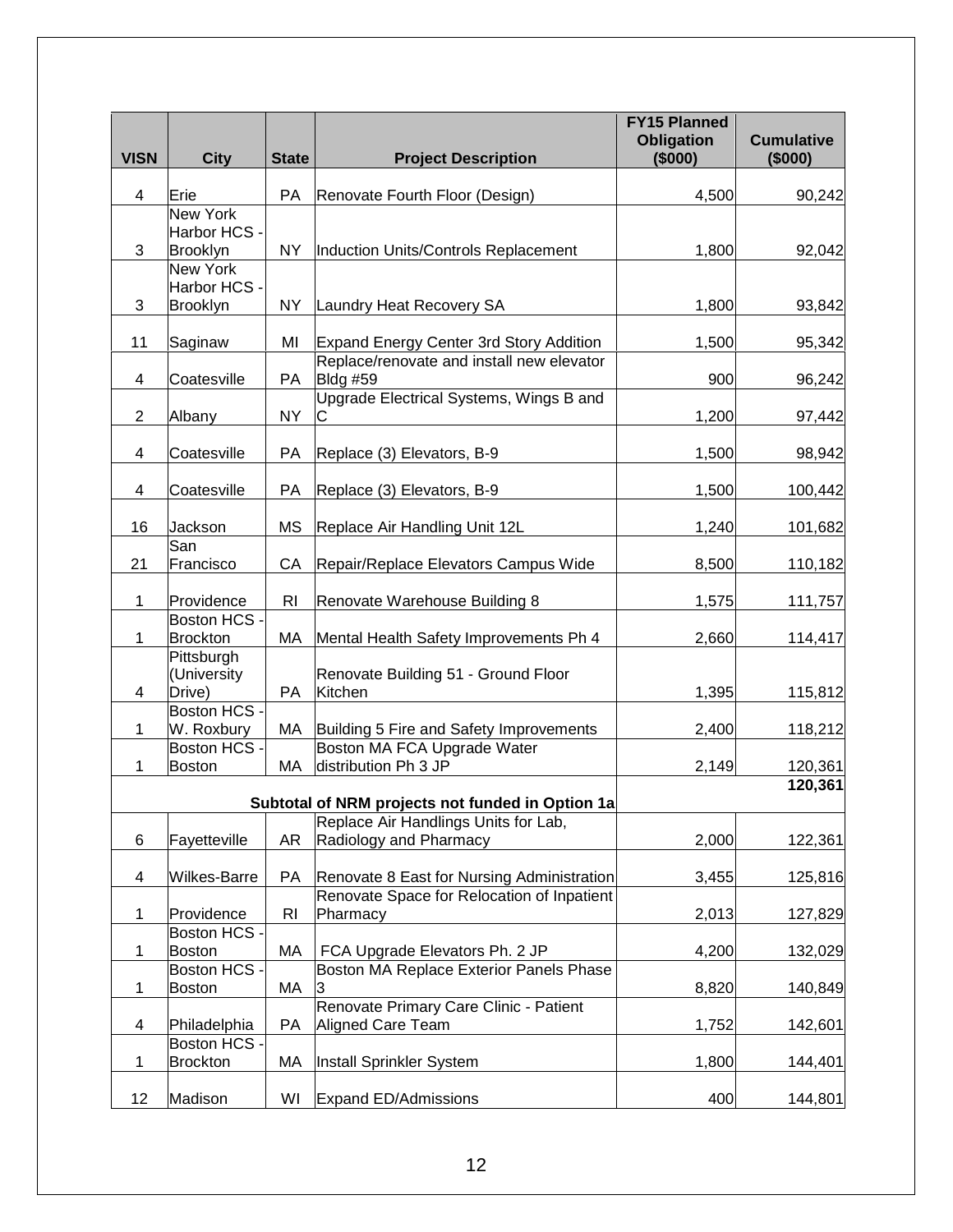|             |                                                    |                |                                                                              | <b>FY15 Planned</b><br><b>Obligation</b> | <b>Cumulative</b> |
|-------------|----------------------------------------------------|----------------|------------------------------------------------------------------------------|------------------------------------------|-------------------|
| <b>VISN</b> | <b>City</b><br>Boston HCS -                        | <b>State</b>   | <b>Project Description</b><br>FCA Replace Damaged Doors and                  | (\$000)                                  | (\$000)           |
| 1           | <b>Brockton</b>                                    | МA             | Upgrade Card Access System Phase 2                                           | 2,050                                    | 146,851           |
|             | Jesse Brown                                        |                |                                                                              |                                          |                   |
| 12          | VAMC                                               | IL             | Relocate Pain Clinic Suite 5th Flr                                           | 2,000                                    | 148,851           |
| 8           | Miami                                              | FL             | Perform Arc flash analysis phase V                                           | 1,450                                    | 150,300           |
| 3           | <b>Bronx</b>                                       | <b>NY</b>      | Renovate for New Learning Center                                             | 4,850                                    | 155,150           |
| 19          | Grand<br>Junction                                  | CO             | CAMPUS LIGHTING UPGRADES, Phase                                              | 840                                      | 155,990           |
| 12          | <b>Jesse Brown</b><br><b>VAMC</b>                  | IL             | <b>Upgrade Emergency Power Distribution</b><br>System for Bldg 11A, 11B & 30 | 3,700                                    | 159,690           |
| 12          | Tomah                                              | WI             | Replace Roofing on Buildings: 400, 402,<br>403, 406, 407, and 408            | 1,800                                    | 161,490           |
| 8           | NF/SG HCS -<br>Gainesville                         | FL             | Replace Boilers (Facility Condition<br>Assessment D, Energy)                 | 8,035                                    | 169,525           |
| 3           | <b>New York</b><br>Harbor HCS -<br><b>New York</b> | <b>NY</b>      | Replace OPC Roofs                                                            | 1,575                                    | 171,100           |
| 1           | Providence                                         | R <sub>l</sub> | Repair Steam System Campus-Wide,<br>Phase 3                                  | 2,250                                    | 173,350           |
| 1           | Connecticut<br>HCS-<br>Newington                   | <b>CT</b>      | Replace Boiler plant and Modernize<br>heating Distribution system            | 8,780                                    | 182,130           |
| 4           | Pittsburgh<br>(University<br>Drive)                | PA             | Upgrade Direct Digital Controls (DDC)<br>System at HZ                        | 3,000                                    | 185,130           |
| 3           | Hudson<br>Valley HCS -<br>Montrose                 | <b>NY</b>      | Building 29 Fire Sprinkler Construction                                      | 1,710                                    | 186,840           |
| 12          | Tomah                                              | WI             | Renovate Primary Care Clinic Building 400                                    | 1,800                                    | 188,640           |
| 1           | Providence                                         | <b>RI</b>      | <b>Security System Upgrades</b>                                              | 987                                      | 189,627           |
| 3           | <b>Bronx</b>                                       | <b>NY</b>      | Replace/Install Parking Lot/Street Lights<br>Ph <sub>2</sub>                 | 2,600                                    | 192,227           |
|             | Oklahoma                                           |                |                                                                              |                                          |                   |
| 16          | City                                               | OK             | <b>Upgrade Interior Finishes</b>                                             | 3,375                                    | 195,602           |
| 1           | Providence                                         | R <sub>l</sub> | <b>FCA Pavement Repairs</b>                                                  | 2,507                                    | 198,110           |
| 11          | <b>Battle Creek</b>                                | MI             | Install Energy Efficient Exterior Lighting                                   | 1,010                                    | 199,120           |
| and 1b)     |                                                    |                | Subtotal of NRM projects not funded in Option 1b (cumulative 1a              |                                          | 199,120           |

\* Data as of May 22, 2015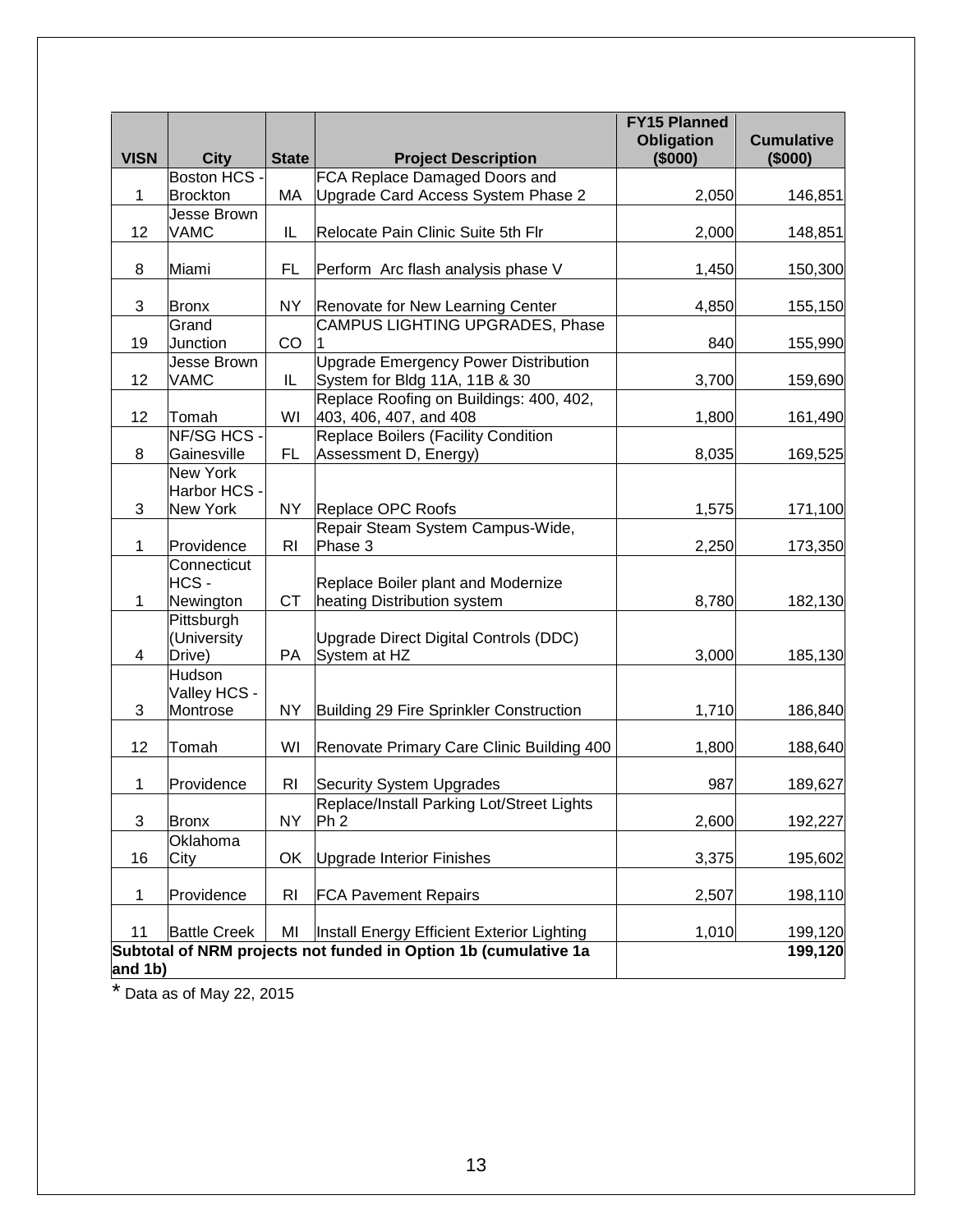#### **Table 5 ESTIMATED ACROSS-THE-BOARD REDUCTION TO FULLY FUND DENVER PROJECT IN FY 2016 (FY 2016 IMPACTS)**

| (\$ in thousands)                                | \$625M<br><b>Reduction</b><br>(0.89% from<br>2016<br><b>President's</b><br><b>Budget)</b> |
|--------------------------------------------------|-------------------------------------------------------------------------------------------|
| <b>Medical Services</b>                          | 434,427                                                                                   |
| <b>Medical Support &amp; Compliance</b>          | 55,400                                                                                    |
| <b>Medical Facilities (Includes NRM)</b>         | 44,757                                                                                    |
| <b>Medical Care Appropriations</b>               | 534,584                                                                                   |
|                                                  |                                                                                           |
| <b>Medical Research</b>                          | 5,544                                                                                     |
| <b>Veterans Benefits Administration</b>          | 24,052                                                                                    |
| <b>General Administration</b>                    | 3,091                                                                                     |
| <b>Board of Veterans' Appeals</b>                | 962                                                                                       |
| <b>National Cemetery Administration</b>          | 2,373                                                                                     |
| <b>Construction-Major</b>                        | 10,197                                                                                    |
| <b>Construction - Minor</b>                      | 3,621                                                                                     |
| <b>Grants for State Extended Care Facilities</b> | 713                                                                                       |
| <b>Grants for Veterans Cemeteries</b>            | 401                                                                                       |
| <b>Information Technology</b>                    | 36,851                                                                                    |
| <b>Inspector General</b>                         | 1,130                                                                                     |
| <b>Loan Administration Funds</b>                 | 1,481                                                                                     |
| <b>Total</b>                                     | 625,000                                                                                   |